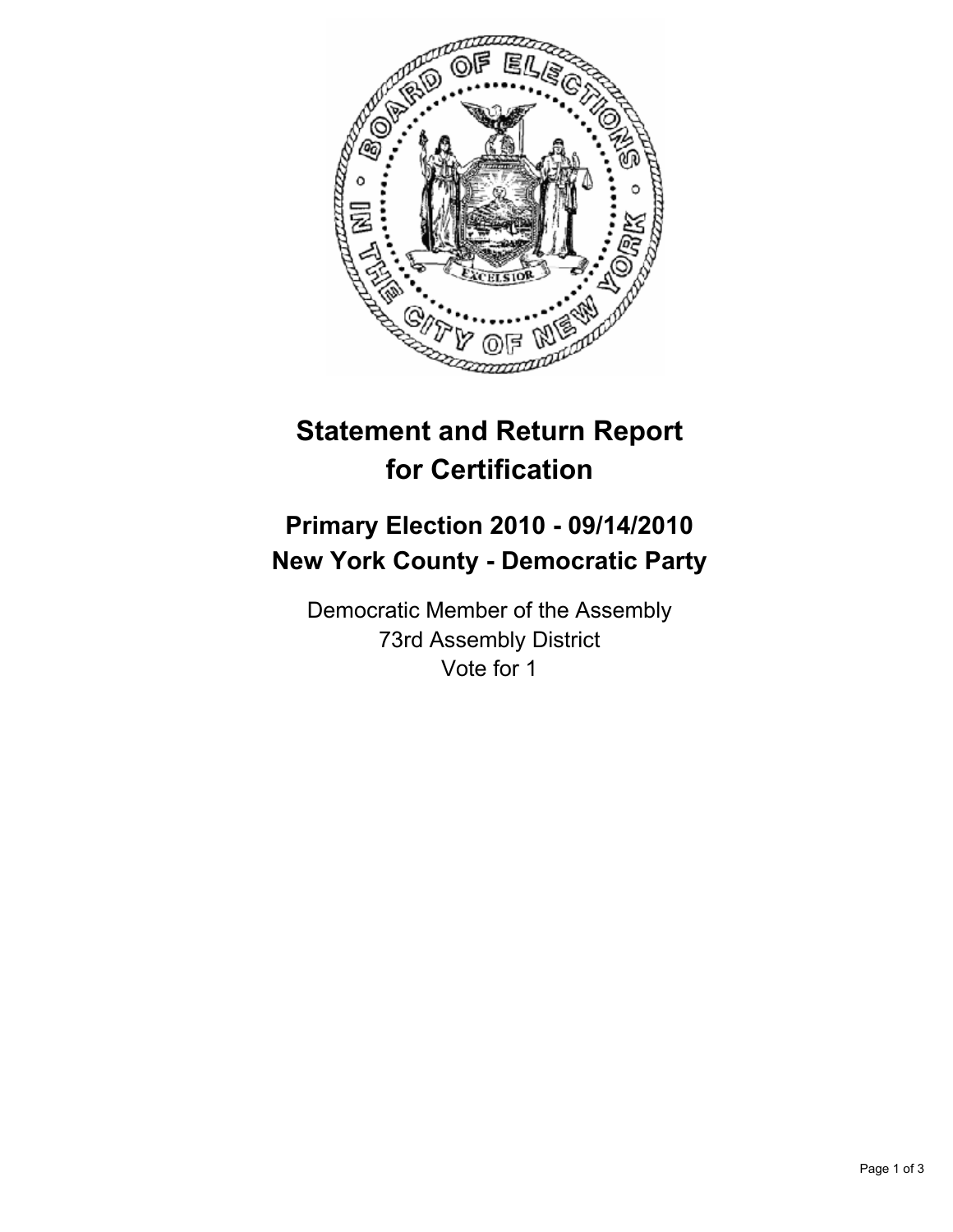

## **Assembly District 73**

| <b>PUBLIC COUNTER</b>         | 9,368          |
|-------------------------------|----------------|
| <b>EMERGENCY</b>              | 0              |
| ABSENTEE/MILITARY             | 268            |
| <b>AFFIDAVIT</b>              | 93             |
| <b>JONATHAN L BING</b>        | 7,352          |
| <b>GREGORY J LUNDAHL</b>      | 1,297          |
| 112 KAUJER (WRITE-IN)         | 1              |
| BERNIE HELGASON (WRITE-IN)    | 1              |
| CHARLES RANGEL (WRITE-IN)     | 1              |
| GREGORY J LUNDAHI (WRITE-IN)  | 1              |
| HILLARY CLINTON (WRITE-IN)    | 1              |
| JONATHAN C. BING (WRITE-IN)   | 1              |
| KATHLEEN B CUDAHY (WRITE-IN)  | $\overline{2}$ |
| MATTHEW WASHINGTON (WRITE-IN) | 1              |
| NO NAME (WRITE-IN)            | 31             |
| NOEL E JEFFERSON (WRITE-IN)   | 1              |
| <b>Total Votes</b>            | 8,690          |